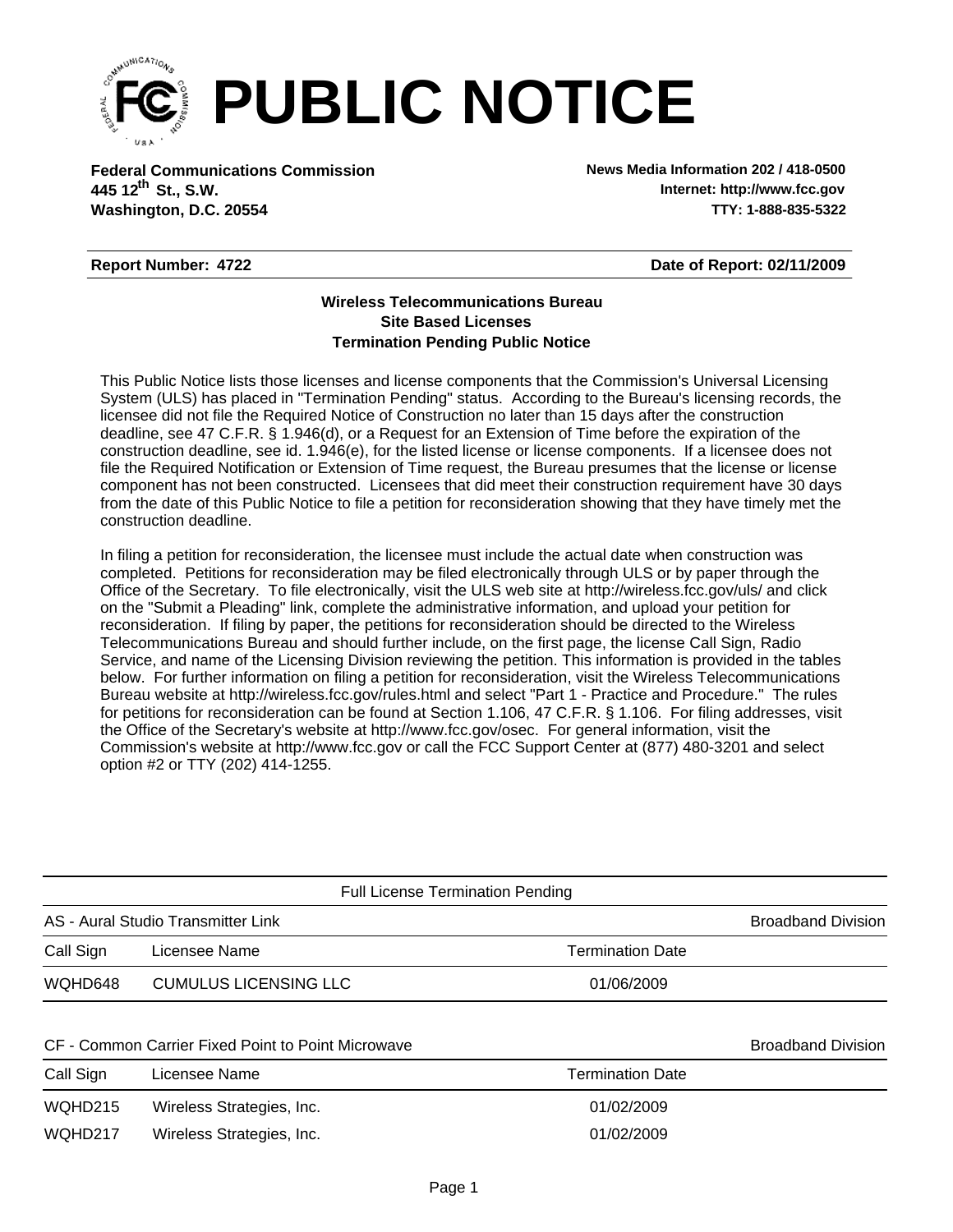| Call Sign<br>WQHD218 | CF - Common Carrier Fixed Point to Point Microwave<br>Licensee Name        | <b>Termination Date</b> | <b>Broadband Division</b> |
|----------------------|----------------------------------------------------------------------------|-------------------------|---------------------------|
|                      |                                                                            |                         |                           |
|                      |                                                                            |                         |                           |
|                      | Wireless Strategies, Inc.                                                  | 01/02/2009              |                           |
| WQHD502              | <b>Wiline Networks Inc</b>                                                 | 01/05/2009              |                           |
|                      | GB - Business, 806-821/851-866 MHz, Conventional                           |                         | <b>Mobility Division</b>  |
| Call Sign            | Licensee Name                                                              | <b>Termination Date</b> |                           |
| WQED513              | AERONAUTICAL RADIO INC                                                     | 01/03/2009              |                           |
| WQED514              | AERONAUTICAL RADIO INC                                                     | 01/03/2009              |                           |
| WQED516              | AERONAUTICAL RADIO INC                                                     | 01/03/2009              |                           |
| Call Sign            | GO - Other Indust/Land Transp, 806-821/851-866 MHz, Conv.<br>Licensee Name | <b>Termination Date</b> | <b>Mobility Division</b>  |
| WQEE269              | AERONAUTICAL RADIO INC                                                     | 01/05/2009              |                           |
|                      | IG - Industrial/Business Pool, Conventional                                |                         | <b>Mobility Division</b>  |
| Call Sign            | Licensee Name                                                              | <b>Termination Date</b> |                           |
| WQHL697              | JASMINE BAY NORTH                                                          | 01/04/2009              |                           |
| WQIC672              | <b>Aramark Corporation</b>                                                 | 01/03/2009              |                           |
| WQIC685              | PLN Fort Worth LP c/o Stream Dallas Office LP                              | 01/03/2009              |                           |
| WQIC704              | Gordon Incorporated                                                        | 01/03/2009              |                           |
| WQIC906              | LOREAL USA PRODUCTS INC                                                    | 01/07/2009              |                           |
| WQIC942              | CODINA REAL ESTATE MANAGEMENT, WRC PROPER                                  | 01/08/2009              |                           |
| WQID268              | <b>LIBERTY UNIVERSITY</b>                                                  | 01/08/2009              |                           |
| WQID311              | The Baking Company of Boone                                                | 01/08/2009              |                           |

## YB - Business, 806-821/851-866 MHz, Trunked Mobility Division

| Call Sign      | Licensee Name          | <b>Termination Date</b> |  |
|----------------|------------------------|-------------------------|--|
| WQED512        | AERONAUTICAL RADIO INC | 01/03/2009              |  |
| WQED515        | AERONAUTICAL RADIO INC | 01/03/2009              |  |
| WQED755        | AERONAUTICAL RADIO INC | 01/04/2009              |  |
| WQED954        | AERONAUTICAL RADIO INC | 01/04/2009              |  |
| WQEE219        | AERONAUTICAL RADIO INC | 01/05/2009              |  |
| WQEE235        | AERONAUTICAL RADIO INC | 01/05/2009              |  |
| WQEE247        | AERONAUTICAL RADIO INC | 01/05/2009              |  |
| <b>WOEE250</b> | AERONAUTICAL RADIO INC | 01/05/2009              |  |
| WQEE268        | AERONAUTICAL RADIO INC | 01/05/2009              |  |
| <b>WOEE465</b> | AERONAUTICAL RADIO INC | 01/06/2009              |  |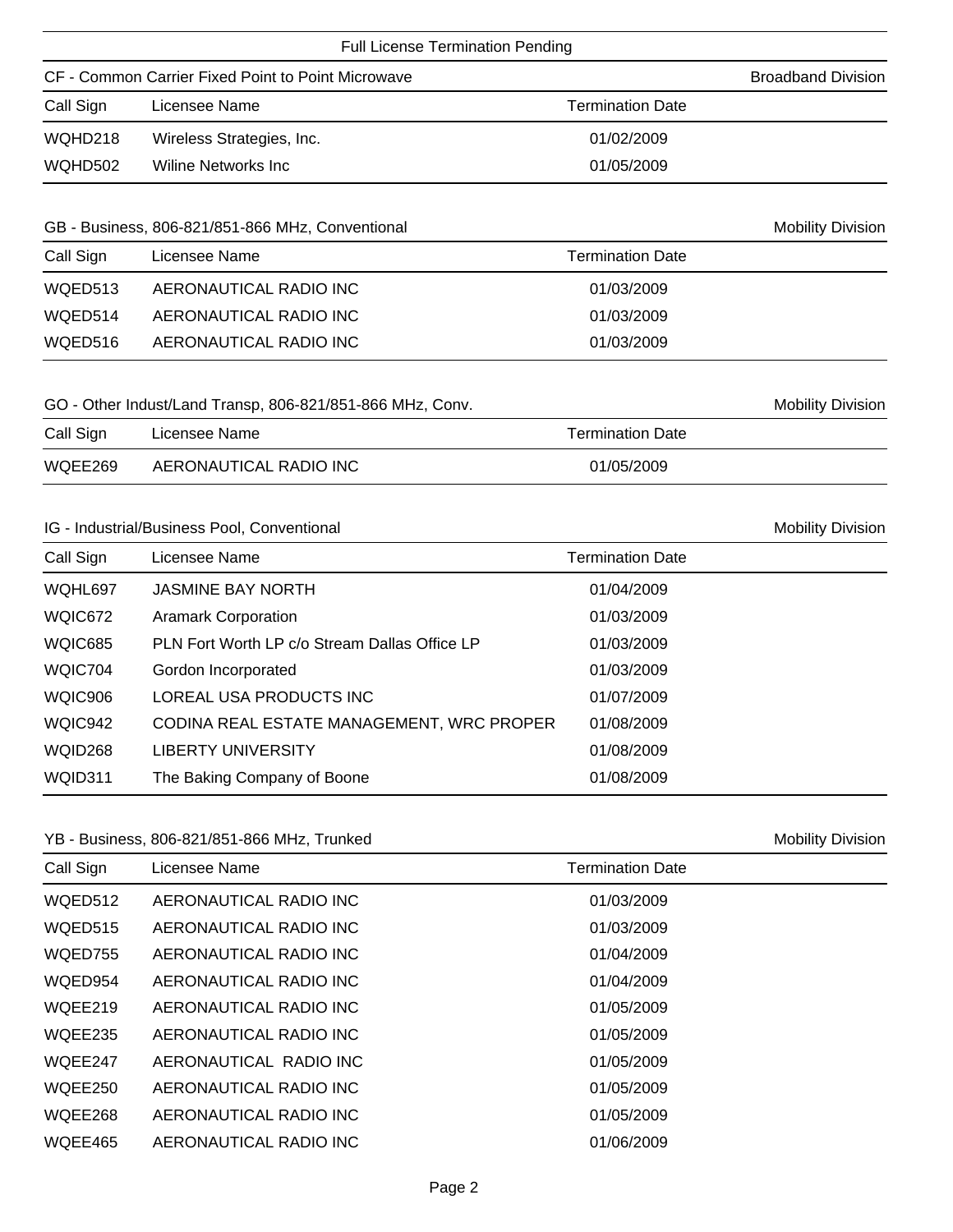| <b>Full License Termination Pending</b>     |                         |  |  |  |  |
|---------------------------------------------|-------------------------|--|--|--|--|
| YB - Business, 806-821/851-866 MHz, Trunked |                         |  |  |  |  |
| Licensee Name                               | <b>Termination Date</b> |  |  |  |  |
| AERONAUTICAL RADIO INC                      | 01/06/2009              |  |  |  |  |
|                                             |                         |  |  |  |  |
|                                             |                         |  |  |  |  |

| <b>Location Termination Pending</b> |               |  |          |           |   |                             |
|-------------------------------------|---------------|--|----------|-----------|---|-----------------------------|
|                                     |               |  |          |           |   |                             |
| Call Sign                           | Licensee Name |  | City     | State     |   | <b>Location Termination</b> |
|                                     |               |  | Latitude | Longitude | # | Date                        |

|                        |                                             | <b>Frequency Termination Pending</b> |                           |                  |              |                          |
|------------------------|---------------------------------------------|--------------------------------------|---------------------------|------------------|--------------|--------------------------|
|                        | IG - Industrial/Business Pool, Conventional |                                      |                           |                  |              | <b>Mobility Division</b> |
| Call Sign<br>Stn Class | Licensee Name<br>Lower/Upper Frequency      | City<br>Latitude                     | <b>State</b><br>Longitude | Loc. /<br>Path # | $\#$         | Ant. Termination<br>Date |
| WPYG812                | VELOTAX COACH CO.                           | <b>BROOKLYN</b>                      | <b>NY</b>                 | $\overline{4}$   | 1            | 01/03/2009               |
| FB <sub>2</sub>        | 159.78000000                                | 40-44-55.0 N                         | 73-51-44.0 W              |                  |              |                          |
| WPYG812                | VELOTAX COACH CO.                           |                                      |                           | 5                | 1            | 01/03/2009               |
| <b>MO</b>              | 159.78000000                                |                                      |                           |                  |              |                          |
| WPYG812                | VELOTAX COACH CO.                           |                                      |                           | 5                | 1            | 01/03/2009               |
| <b>MO</b>              | 160.18500000                                |                                      |                           |                  |              |                          |
| WQFX681                | <b>GCC RIO GRANDE</b>                       | <b>PUEBLO</b>                        | CO                        | 1                | 1            | 01/03/2009               |
| FB <sub>2</sub>        | 461.45000000                                | 38-9-13.1 N                          | 104-37-59.1 W             |                  |              |                          |
| WQFX681                | <b>GCC RIO GRANDE</b>                       | <b>PUEBLO</b>                        | CO                        | 1                | $\mathbf 1$  | 01/03/2009               |
| FB <sub>2</sub>        | 461.52500000                                | 38-9-13.1 N                          | 104-37-59.1 W             |                  |              |                          |
| WQFX681                | <b>GCC RIO GRANDE</b>                       | <b>PUEBLO</b>                        | CO                        | 1                | 1            | 01/03/2009               |
| FB <sub>2</sub>        | 461.55000000                                | 38-9-13.1 N                          | 104-37-59.1 W             |                  |              |                          |
| WQFX681                | <b>GCC RIO GRANDE</b>                       | <b>PUEBLO</b>                        | CO                        | 1                | $\mathbf{1}$ | 01/03/2009               |
| FB <sub>2</sub>        | 461.87500000                                | 38-9-13.1 N                          | 104-37-59.1 W             |                  |              |                          |
| WQFX681                | <b>GCC RIO GRANDE</b>                       | <b>PUEBLO</b>                        | CO                        | 1                | 1            | 01/03/2009               |
| FB <sub>2</sub>        | 462.15000000                                | 38-9-13.1 N                          | 104-37-59.1 W             |                  |              |                          |
| WQFX681                | <b>GCC RIO GRANDE</b>                       | <b>PUEBLO</b>                        | CO                        | 1                | 1            | 01/03/2009               |
| FB <sub>2</sub>        | 462.35000000                                | 38-9-13.1 N                          | 104-37-59.1 W             |                  |              |                          |
| WQFX681                | <b>GCC RIO GRANDE</b>                       | <b>PUEBLO</b>                        | CO                        | 1                | $\mathbf 1$  | 01/03/2009               |
| FB <sub>2</sub>        | 462.40000000                                | 38-9-13.1 N                          | 104-37-59.1 W             |                  |              |                          |
| WQFX681                | <b>GCC RIO GRANDE</b>                       | <b>PUEBLO</b>                        | CO                        | 1                | 1            | 01/03/2009               |
| FB <sub>2</sub>        | 462.50000000                                | 38-9-13.1 N                          | 104-37-59.1 W             |                  |              |                          |
| WQFX681                | <b>GCC RIO GRANDE</b>                       | <b>PUEBLO</b>                        | CO                        | 1                | 1            | 01/03/2009               |
| FB <sub>2</sub>        | 463.31250000                                | 38-9-13.1 N                          | 104-37-59.1 W             |                  |              |                          |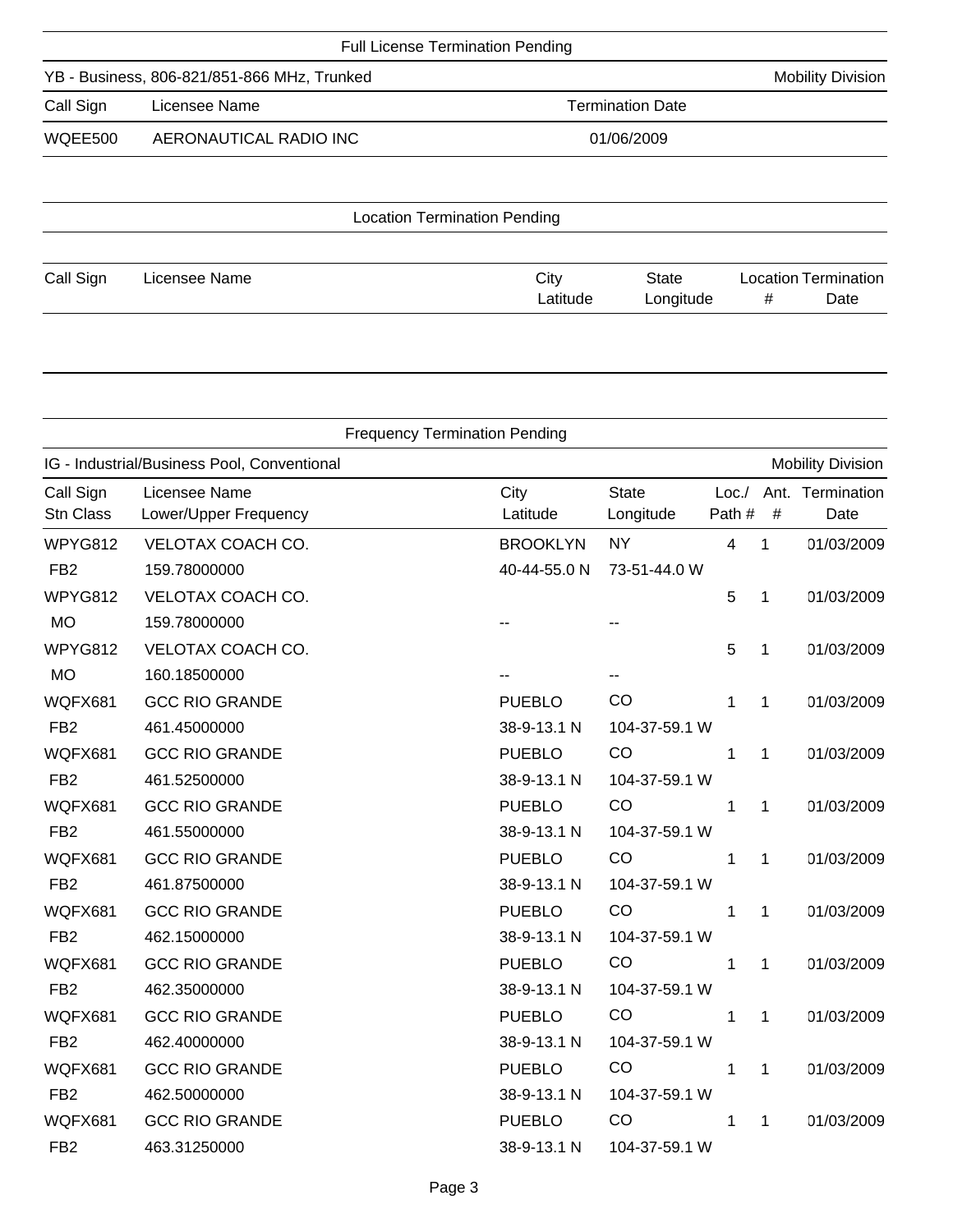|                        |                                             | <b>Frequency Termination Pending</b> |                           |                  |              |                          |
|------------------------|---------------------------------------------|--------------------------------------|---------------------------|------------------|--------------|--------------------------|
|                        | IG - Industrial/Business Pool, Conventional |                                      |                           |                  |              | <b>Mobility Division</b> |
| Call Sign<br>Stn Class | Licensee Name<br>Lower/Upper Frequency      | City<br>Latitude                     | <b>State</b><br>Longitude | Loc. /<br>Path # | $\#$         | Ant. Termination<br>Date |
| WQFX681                | <b>GCC RIO GRANDE</b>                       | <b>PUEBLO</b>                        | CO                        | 1                | 1            | 01/03/2009               |
| FB <sub>2</sub>        | 463.33750000                                | 38-9-13.1 N                          | 104-37-59.1 W             |                  |              |                          |
| WQFX681                | <b>GCC RIO GRANDE</b>                       | <b>PUEBLO</b>                        | CO                        | 1                | 1            | 01/03/2009               |
| FB <sub>2</sub>        | 463.43750000                                | 38-9-13.1 N                          | 104-37-59.1 W             |                  |              |                          |
| WQFX681                | <b>GCC RIO GRANDE</b>                       | <b>PUEBLO</b>                        | CO                        | 1                | 1            | 01/03/2009               |
| FB <sub>2</sub>        | 463.46250000                                | 38-9-13.1 N                          | 104-37-59.1 W             |                  |              |                          |
| WQFX681                | <b>GCC RIO GRANDE</b>                       | <b>PUEBLO</b>                        | CO                        | 1                | 1            | 01/03/2009               |
| FB <sub>2</sub>        | 463.56250000                                | 38-9-13.1 N                          | 104-37-59.1 W             |                  |              |                          |
| WQFX681                | <b>GCC RIO GRANDE</b>                       | <b>PUEBLO</b>                        | CO                        | 1                | 1            | 01/03/2009               |
| FB <sub>2</sub>        | 463.60000000                                | 38-9-13.1 N                          | 104-37-59.1 W             |                  |              |                          |
| WQFX681                | <b>GCC RIO GRANDE</b>                       | <b>PUEBLO</b>                        | CO                        | 1                | 1            | 01/03/2009               |
| FB <sub>2</sub>        | 463.62500000                                | 38-9-13.1 N                          | 104-37-59.1 W             |                  |              |                          |
| WQFX681                | <b>GCC RIO GRANDE</b>                       |                                      |                           | $\overline{2}$   | 1            | 01/03/2009               |
| <b>MO</b>              | 466.45000000                                |                                      |                           |                  |              |                          |
| WQFX681                | <b>GCC RIO GRANDE</b>                       |                                      |                           | $\overline{2}$   | 1            | 01/03/2009               |
| <b>MO</b>              | 466.52500000                                |                                      |                           |                  |              |                          |
| WQFX681                | <b>GCC RIO GRANDE</b>                       |                                      |                           | $\overline{2}$   | 1            | 01/03/2009               |
| <b>MO</b>              | 466.55000000                                |                                      |                           |                  |              |                          |
| WQFX681                | <b>GCC RIO GRANDE</b>                       |                                      |                           | 2                | 1            | 01/03/2009               |
| <b>MO</b>              | 466.87500000                                |                                      |                           |                  |              |                          |
| WQFX681                | <b>GCC RIO GRANDE</b>                       |                                      |                           | $\overline{2}$   | 1            | 01/03/2009               |
| <b>MO</b>              | 467.15000000                                |                                      |                           |                  |              |                          |
| WQFX681                | <b>GCC RIO GRANDE</b>                       |                                      |                           | $\overline{2}$   | $\mathbf 1$  | 01/03/2009               |
| <b>MO</b>              | 467.35000000                                |                                      |                           |                  |              |                          |
| WQFX681                | <b>GCC RIO GRANDE</b>                       |                                      |                           | 2                | 1            | 01/03/2009               |
| <b>MO</b>              | 467.40000000                                |                                      |                           |                  |              |                          |
| <b>WQFX681</b>         | <b>GCC RIO GRANDE</b>                       |                                      |                           | 2                | $\mathbf{1}$ | 01/03/2009               |
| <b>MO</b>              | 467.50000000                                |                                      |                           |                  |              |                          |
| WQFX681                | <b>GCC RIO GRANDE</b>                       |                                      |                           | $\overline{2}$   | $\mathbf{1}$ | 01/03/2009               |
| <b>MO</b>              | 468.31250000                                |                                      |                           |                  |              |                          |
| WQFX681                | <b>GCC RIO GRANDE</b>                       |                                      |                           | 2                | $\mathbf{1}$ | 01/03/2009               |
| <b>MO</b>              | 468.33750000                                |                                      |                           |                  |              |                          |
| WQFX681                | <b>GCC RIO GRANDE</b>                       |                                      |                           | 2                | 1            | 01/03/2009               |
| <b>MO</b>              | 468.43750000                                |                                      |                           |                  |              |                          |
| WQFX681                | <b>GCC RIO GRANDE</b>                       |                                      |                           | $\overline{2}$   | 1            | 01/03/2009               |
| <b>MO</b>              | 468.46250000                                |                                      |                           |                  |              |                          |
| WQFX681                | <b>GCC RIO GRANDE</b>                       |                                      |                           | 2                | $\mathbf{1}$ | 01/03/2009               |
| <b>MO</b>              | 468.56250000                                |                                      |                           |                  |              |                          |